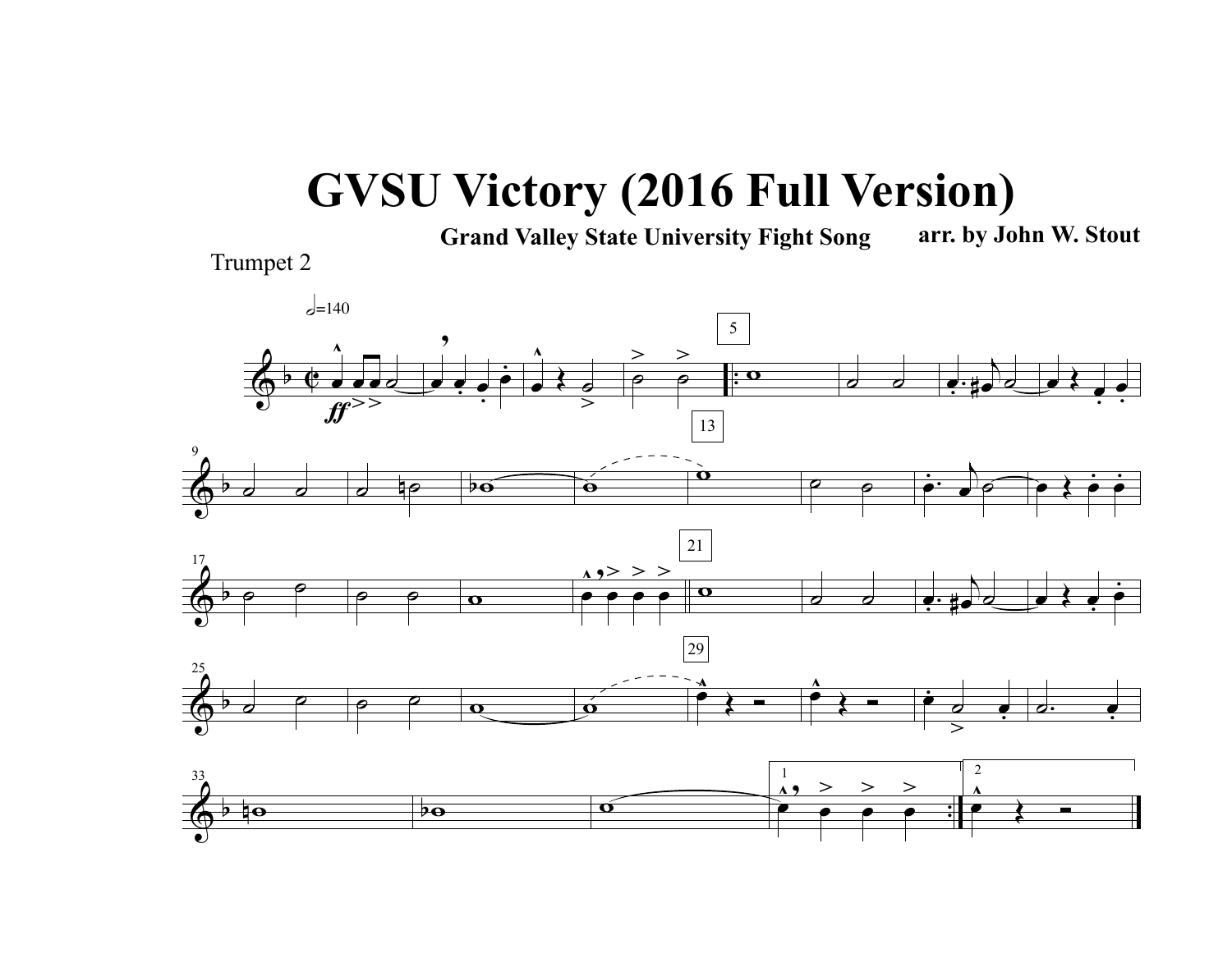## **Hail, To Thee Grand Valley (2016)**

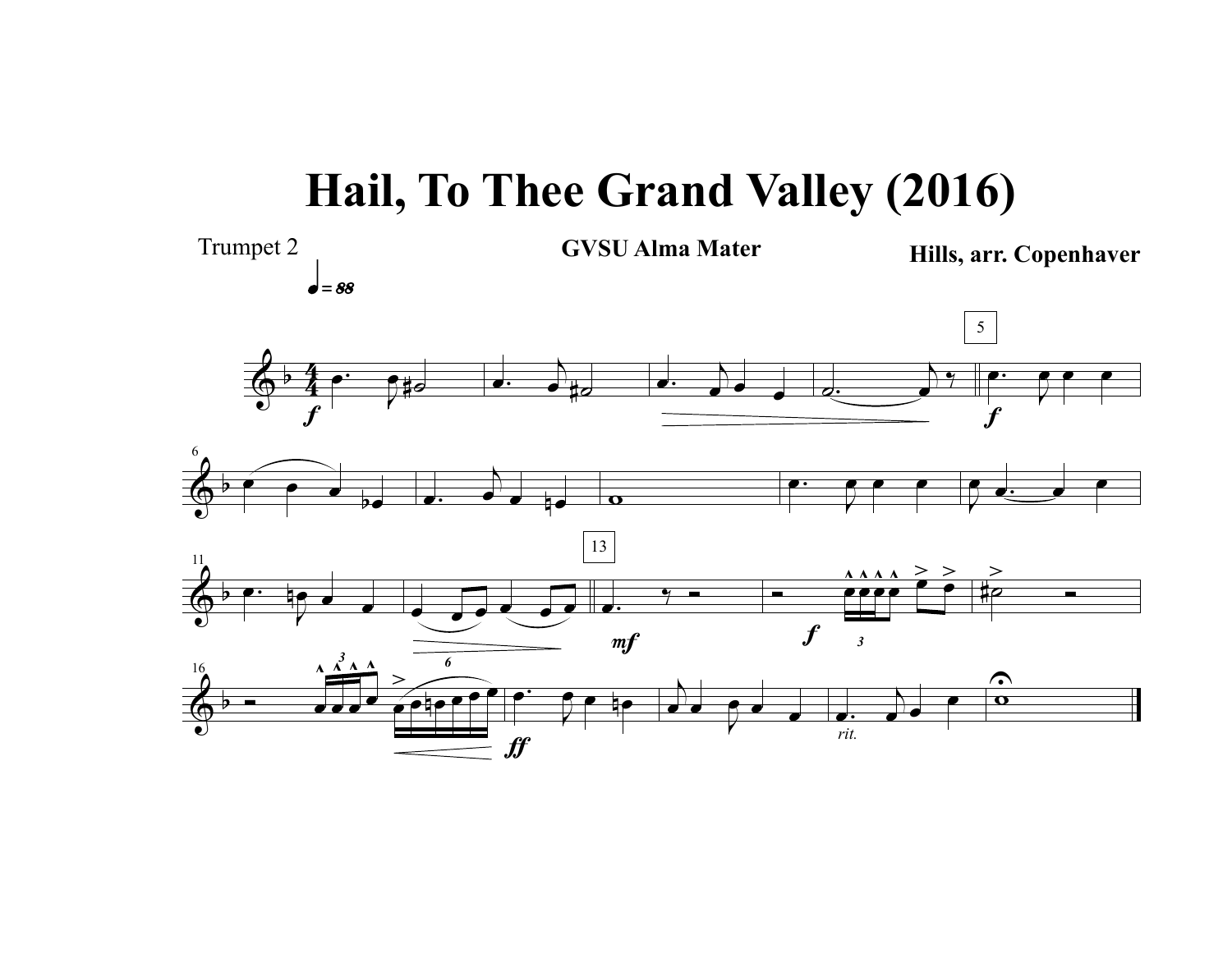## Trumpet in B $\frac{1}{2}$

## Star Spangled Banner



arr. J. Martin

©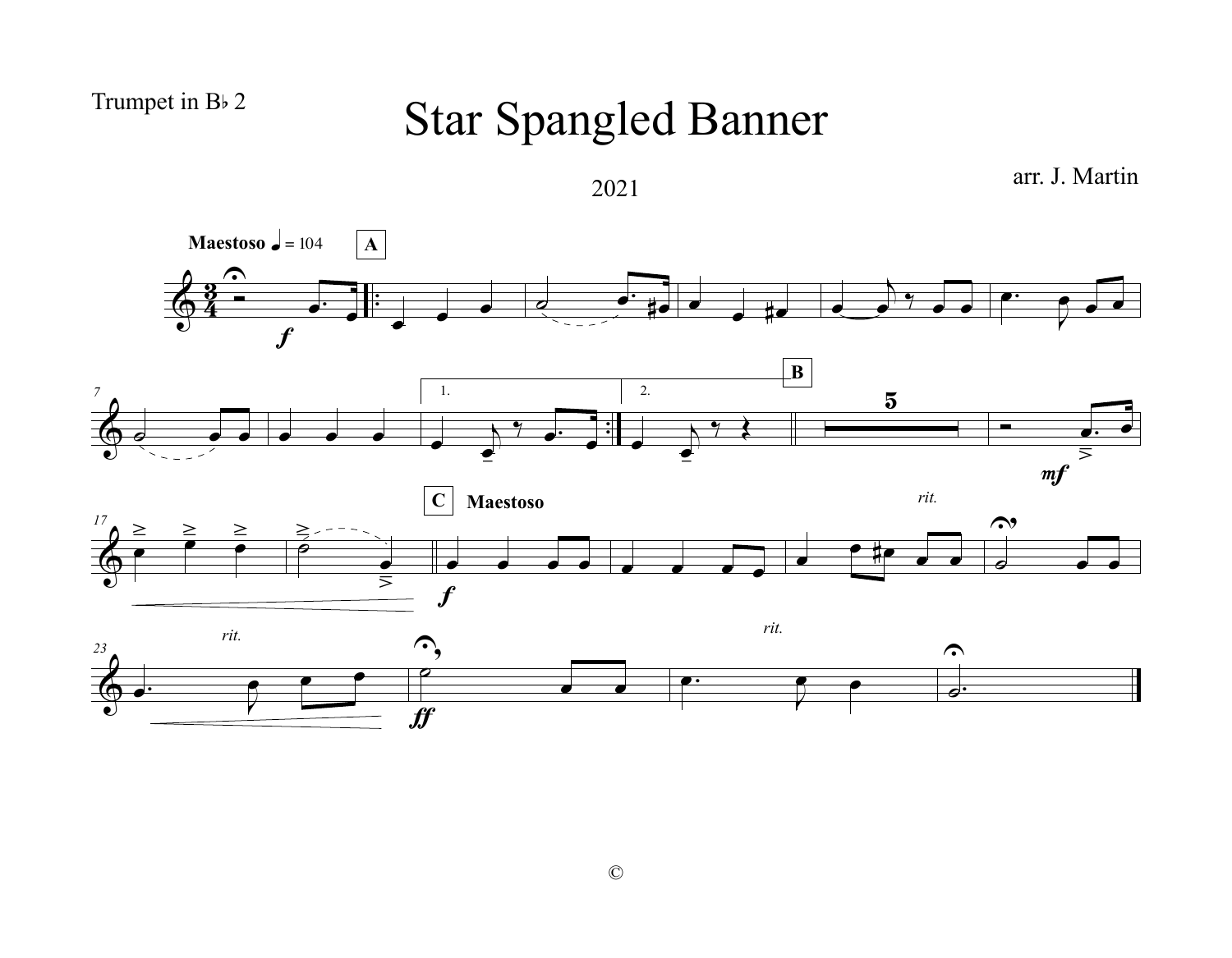